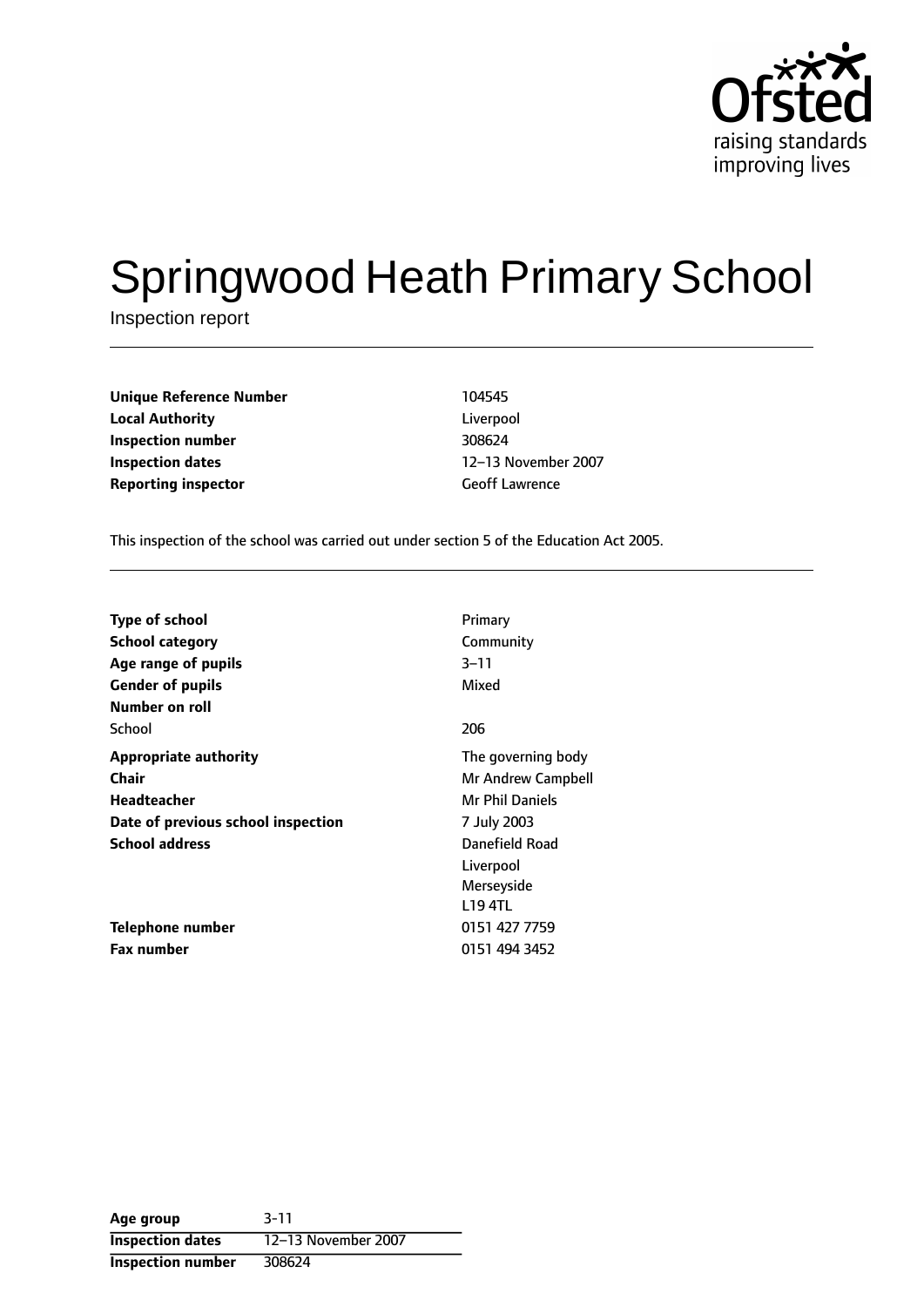.

© Crown copyright 2007

#### Website: www.ofsted.gov.uk

This document may be reproduced in whole or in part for non-commercial educational purposes, provided that the information quoted is reproduced without adaptation and the source and date of publication are stated.

Further copies of this report are obtainable from the school. Under the Education Act 2005, the school must provide a copy of this report free of charge to certain categories of people. A charge not exceeding the full cost of reproduction may be made for any other copies supplied.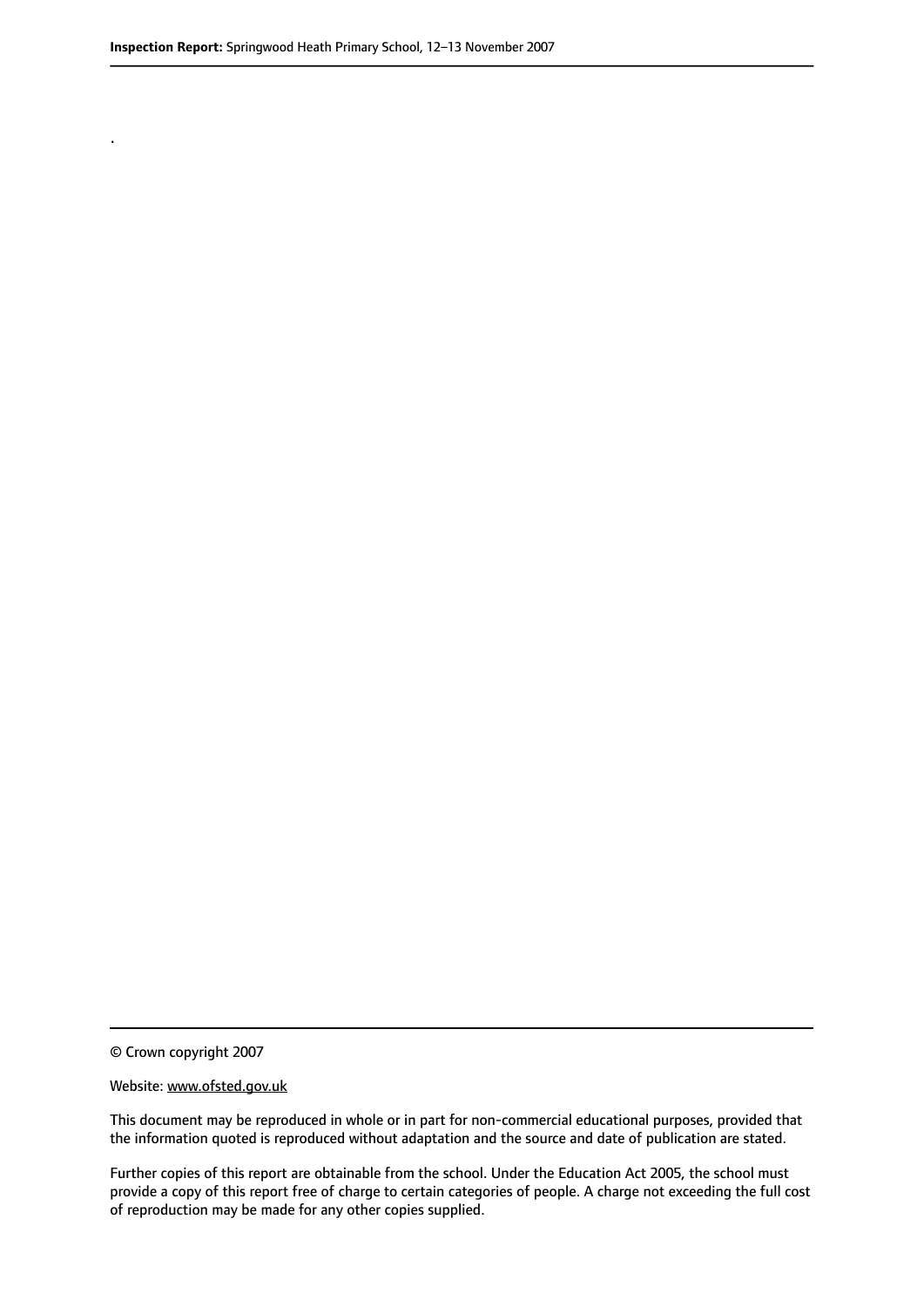# **Introduction**

The inspection was carried out by two Additional Inspectors.

## **Description of the school**

This school was formed from the merger of a primary school with a nearby special school. This was completed in June 2007 when the pupils and staff moved into a new purpose-built school. As a result of this merger, the proportion of pupils with a statement of special educational need is very high, with 20% of the pupils having complex physical and medical needs. A further 20% have other learning difficulties. The school provides outreach work to support pupils with learning difficulties in other settings. The school offers part-time Nursery provision. The great majority of pupils are White British; very few are from minority ethnic backgrounds or are at the early stages of learning English as an additional language. The school holds the following awards: Investors in People, Healthy Schools Award, Inclusion Charter Mark and Dyslexia Friendly Status Quality Mark.

## **Key for inspection grades**

| Grade 1 | Outstanding  |
|---------|--------------|
| Grade 2 | Good         |
| Grade 3 | Satisfactory |
| Grade 4 | Inadequate   |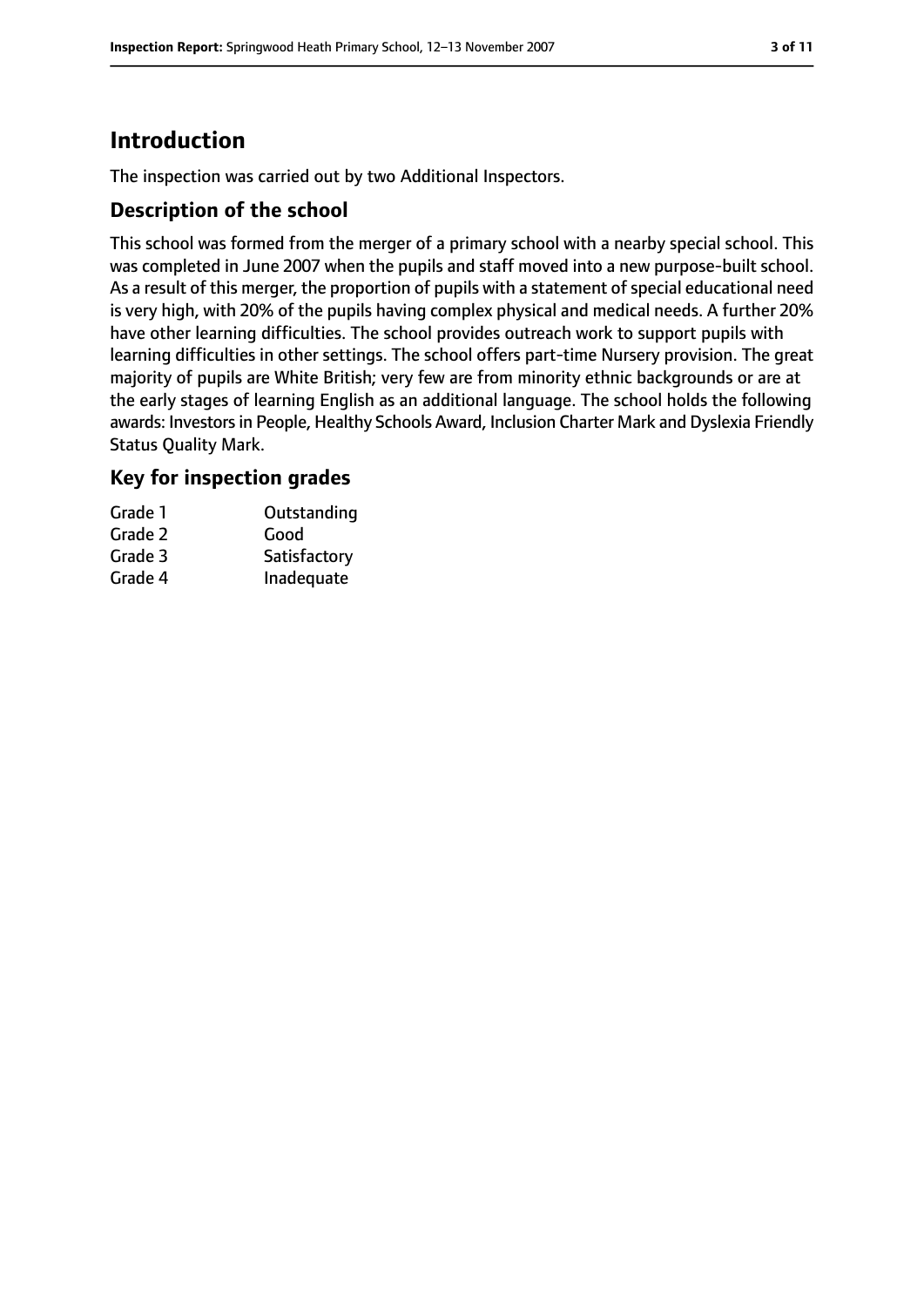# **Overall effectiveness of the school**

#### **Grade: 3**

The school is providing a satisfactory education. It is a fully inclusive school with good features. Key strengths are the care, guidance and support provided for all pupils and the provision for pupils with learning difficulties and/or disabilities who, as a result, make good progress. Pupils' personal development and well-being are good and they demonstrate mature attitudes and empathy for their peers. This reflects the emphasis that the school's leadership gives to promoting the welfare of all pupils and giving everyone, whatever their needs, an equal opportunity to take a full part in the life of this unusual school.

Standards overall are very low, but comparing the performance of the school with others is misleading because of the high proportion of pupils with complex learning and medical needs. When an analysis is made of the achievement of its mainstream pupils, using the school's current tracking data, it is clear that, although progress is variable, pupils' achievement is satisfactory overall. More needs to be done if all pupils are to achieve as well as those with learning difficulties and/or disabilities.

The quality of teaching and learning is satisfactory overall. There are some inconsistencies acrossthe school, particularly in Key Stage 2. Some lessons have good pace and focus and some have outstanding features. In others, work is not appropriately matched to pupils' ability. As a result, learning slows and standards of behaviour are not as high as in the best lessons.

The curriculum is satisfactory. There is an appropriate emphasis on numeracy and literacy. Teachers are beginning to link subjects together to make them more meaningful for pupils, in addition to making better use of information and communication technology (ICT). These initiatives contribute to pupils' enjoyment of lessons. There is a good focus on personal development, particularly in promoting positive attitudes to health and fitness, which is an aspect of personal development that is outstanding. The curriculum is supported by a good range of out-of-school activities.

Leadership and management of the school are satisfactory, but there are notable strengths. These include excellent partnerships with other agencies. This is a view strongly endorsed by parents. The school has come through a difficult period of change well, during which the headteacher has provided clear leadership. He is ably supported by a dedicated leadership team and this has ensured that the merger of the two schools and the move into the new building took place with minimum disruption. Subject leaders are enthusiastic and many are new in post but, as yet, they do not have a good understanding of whole-school assessment information. This limits their ability to contribute to school improvement, for example by comparing this school's performance to others nationally. The school has good monitoring systems and this has helped to build an accurate picture of its own performance. For example, it has led to the school identifying weaknesses in standards in English and mathematics in Key Stage 2, and taking steps to overcome them. Weaknesses however, lie in the use of information gathered in order to evaluate the impact of the actions taken.

There has been satisfactory improvement since the last inspection. The successful merger and the recent record of improvement show the school is soundly placed to make further improvements. The school provides satisfactory value for money.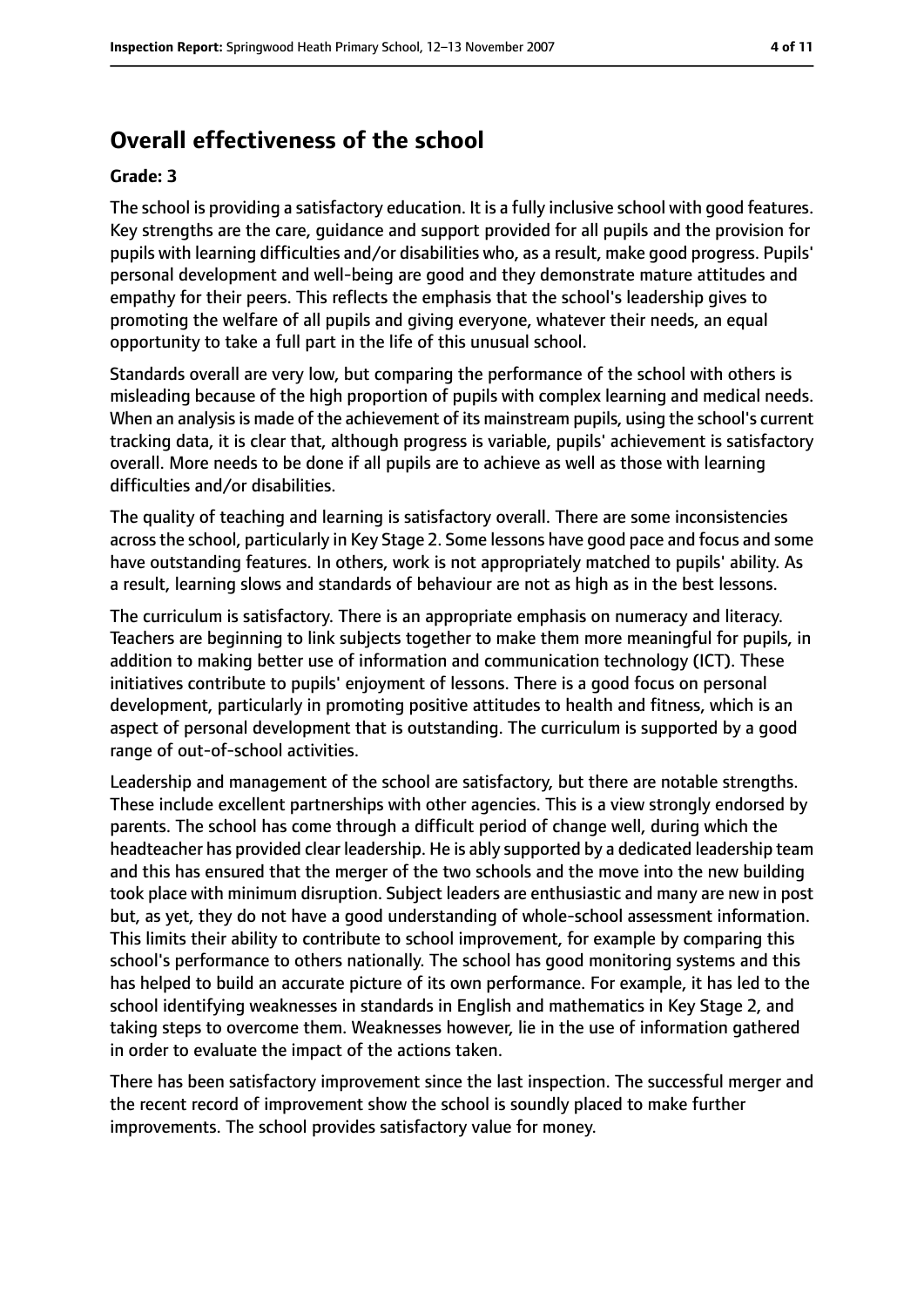## **Effectiveness of the Foundation Stage**

#### **Grade: 3**

Satisfactory but improving provision in the Foundation Stage enables children to make a solid start to their education. Apart from those who have complex learning difficulties, most children enter the Nursery with the skills and knowledge expected for their age, in all areas. A high priority is given to developing positive attitudes through good personal, social and emotional provision. As a result, children settle quickly, enjoy coming to school and behave well. Children with learning difficulties and/or disabilities are fully included in all activities and all children benefit from this by learning from each other.

The new building has provided a good range of resources that are used well by the staff, but it is too early to see impact of this. Staff plan a wide range of activities for children to develop their knowledge and skills. The outdoor curriculum is used well by some staff. For example, children were busy gardening and when they found worms, staff took the opportunity to extend the children's learning.

Leadership and management are satisfactory. Monitoring of individual children's progress helps staff set appropriate tasks. However, the information from assessments of children's learning is not used effectively enough to provide the leadership with a clear overview of progress through the Foundation Stage. By the end of the Foundation Stage, children have made satisfactory progress and their achievement is also satisfactory.

## **What the school should do to improve further**

- Improve the consistency of teaching and learning, particularly in Key Stage, 2 and increase the proportion of good teaching.
- Ensure that leaders make better use of monitoring data to evaluate the impact on standards of school improvement strategies.
- Develop the role of subject leaders so that they have a greater understanding of performance data and so are better able to raise standards and achievement.

A small proportion of the schools whose overall effectiveness is judged satisfactory but which have areas of underperformance will receive a monitoring visit by an Ofsted inspector before their next section 5 inspection.

# **Achievement and standards**

#### **Grade: 3**

In 2007, Year 2 test results for pupils without learning difficulties and/or disabilities rose for the second consecutive year to reach standardsin line with their national counterparts. Standards in Key Stage 2 had previously been adversely affected by staffing difficulties that were beyond the control of the school and this resulted in standards falling to well below average. In the 2007 Key Stage 2 tests, the standards of pupils without learning difficulties and/or disabilities improved on the previous year but remained below average in English and science and well below in mathematics. Pupils' work and school data indicate that measures taken to address some previous underachievement have had the desired effect. Pupils' outcomes are beginning to reflect the standards of which they are capable and all year groups are making at least satisfactory progress. Pupils with learning difficulties and/or disabilities achieve well even though they reach lower standards, because their progress is closely monitored resulting in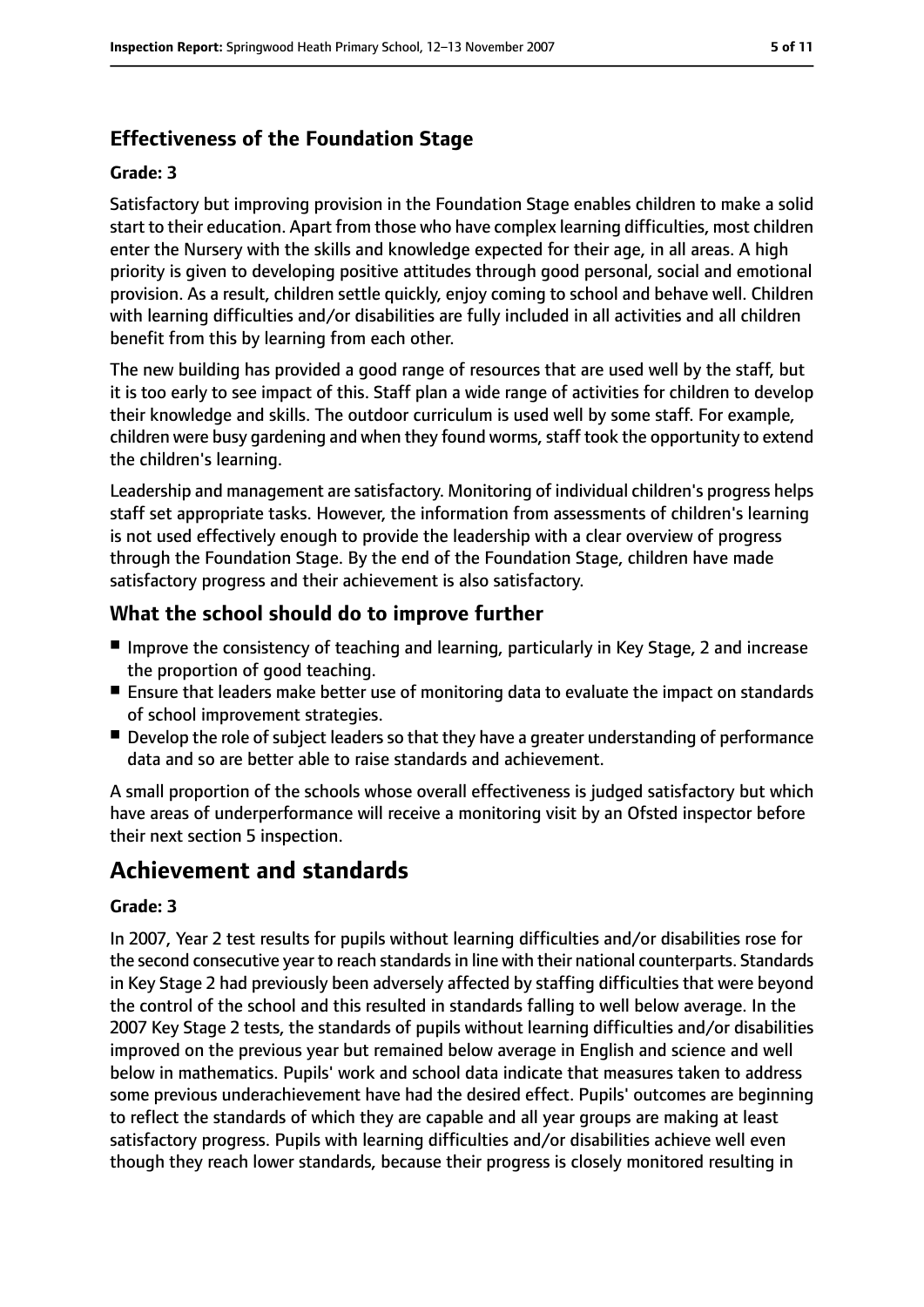well targeted and focused learning support. The very few pupils from minority ethnic groups achieve in line with White British pupils.

# **Personal development and well-being**

#### **Grade: 2**

Pupils' spiritual, moral, social and cultural development is good. Pupils' awareness and understanding of others are exceptional because of the successful integration of pupils with learning difficulties and/or disabilities into the school. Their good behaviour contributes well to the school's caring ethos. Pupils feel safe and well cared for and are confident that they can turn to an adult if they have a problem. They are friendly and polite and talk enthusiastically about their lessons and the good playground facilities in the new building. Pupils have an excellent understanding of what constitutes a healthy lifestyle and practise this well through sport and physical activities. They work well together and readily accept responsibility as members of the school council. They are also involved in contributing to a variety of local and national charities. The overall levels of attendance are below average, but these are adversely affected by the number of pupils who have complex needs and require additional medical support off site. Attendance for the remaining pupils is average. Their below average basic skills mean that, despite good overall personal development, pupils' readiness to move on to the next stage of education is satisfactory overall.

# **Quality of provision**

## **Teaching and learning**

#### **Grade: 3**

In Years 1 and 2, good and better teaching has resulted in pupils making improved progress and standards rising. In Years 3 to 6, while there is some good teaching, too much is simply satisfactory with inconsistencies in practice. Some teachers do not always plan activities that are suitably matched to pupils' ability, partly because they are not making the best use of their assessments of pupils' learning. This means that some pupils find the work either too easy or too difficult and, as a result, do not achieve as well as they could. The school has recognised this as a key area for development. The teaching of pupils with complex learning needs is often exemplary because the staff have good expertise and experience to provide for these pupils. This helps them to make good gains in their personal and academic development. Teachers establish good relationships with their pupils and manage classroom support well. They have been successful in integrating all pupils into class activities wherever possible.

#### **Curriculum and other activities**

#### **Grade: 3**

The curriculum is improving because of better resources in the new building and the fact that teachers are beginning to link subjects together to promote the skills of literacy and numeracy in meaningful ways. It is too early to see the outcomes of these changes. Recent initiatives to improve performance in mathematics and English are not yet embedded and their full impact on standards has not been realised. Pupils with learning difficulties and/or disabilities are well supported throughout the school, especially in the resourced areas. Personal, social and health education has a strong focus on healthy eating and lifestyles and promotes pupils' awareness very well. There is a wide variety of enrichment activities to enhance the curriculum such as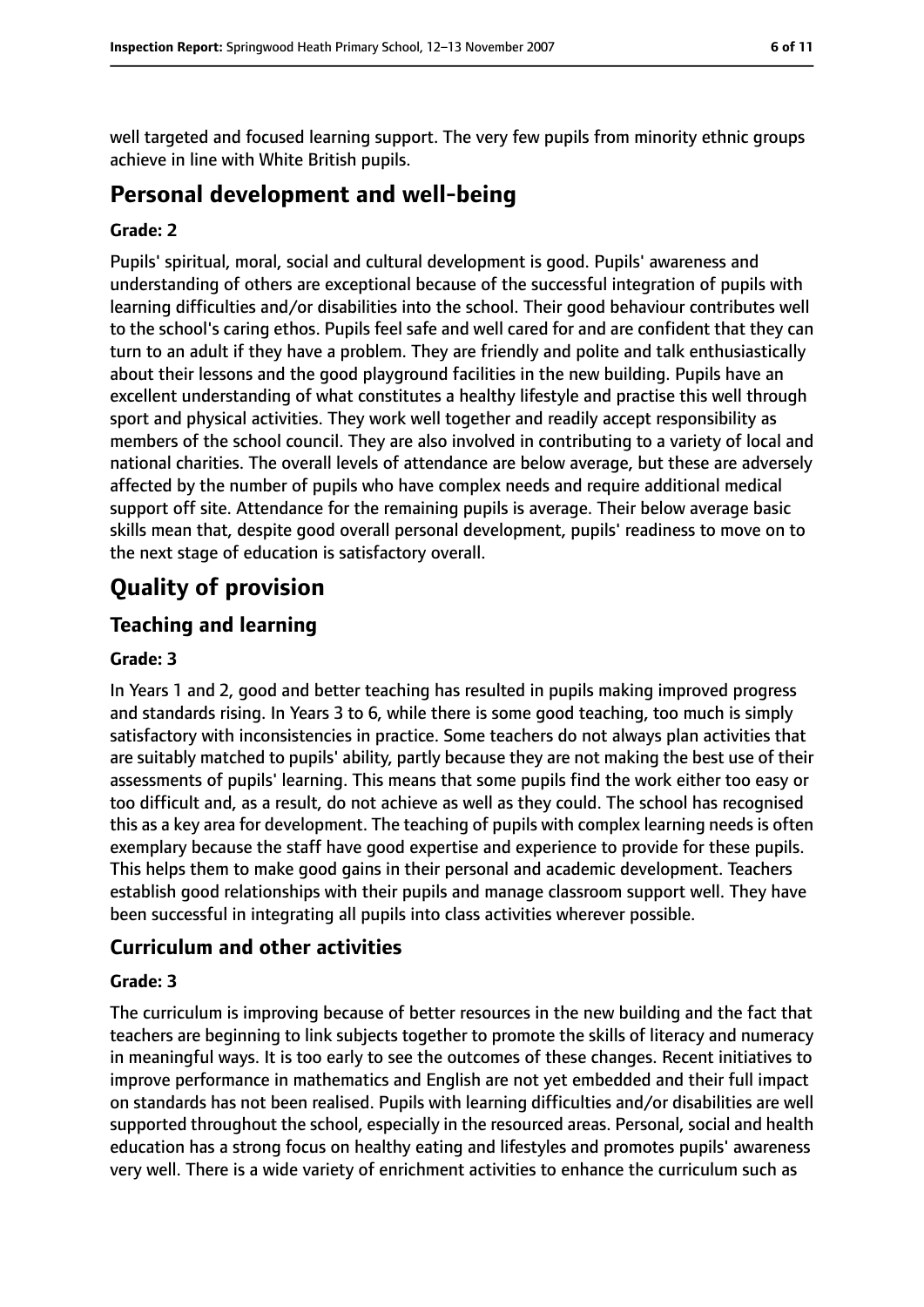residential visits and visitors to school. This is supported by a good range of extra-curricular activities. Good use is made of ICT resources to help pupils to learn.

#### **Care, guidance and support**

#### **Grade: 2**

Care, guidance and support are good. There are some outstanding features in the level of care provided and the way in which the school works with outside agencies to provide for its pupils. The staff show a high level of commitment to the well-being of all pupils, particularly those who are especially vulnerable or have complex learning and/or medical needs. The school provides a safe and supportive environment, which parents appreciate greatly. Comments include, 'the care my child receives cannot be bettered' and 'my child is thriving'. Most pupils have a good understanding of their targets but the marking of their work is inconsistent and does not always help them to understand their next steps in learning. The school meets the latest government requirements related to safeguarding children, including those who are more vulnerable. Procedures for first aid and risk assessments are in place.

# **Leadership and management**

#### **Grade: 3**

The headteacher has successfully combined the staff of the two schools. He is building an effective team, which is tackling previous underachievement, resulting in an improvement in pupils' progress. School self-evaluation is satisfactory. Through good monitoring systems, many of the new subject leaders have started to recognise areas for improvement and are beginning to address them. It is in the sharper use of monitoring information to ensure consistently good teaching that leaders have been less successful. Despite some improvement in Year 6 test results for mainstream pupils in 2007, achievement in mathematics and English still requires improvement.

The leadership has been instrumental in developing excellent relationships with local schools, organisations and agencies that contribute well to pupils' good personal development. Governors perform their duties satisfactorily and are supportive of the school.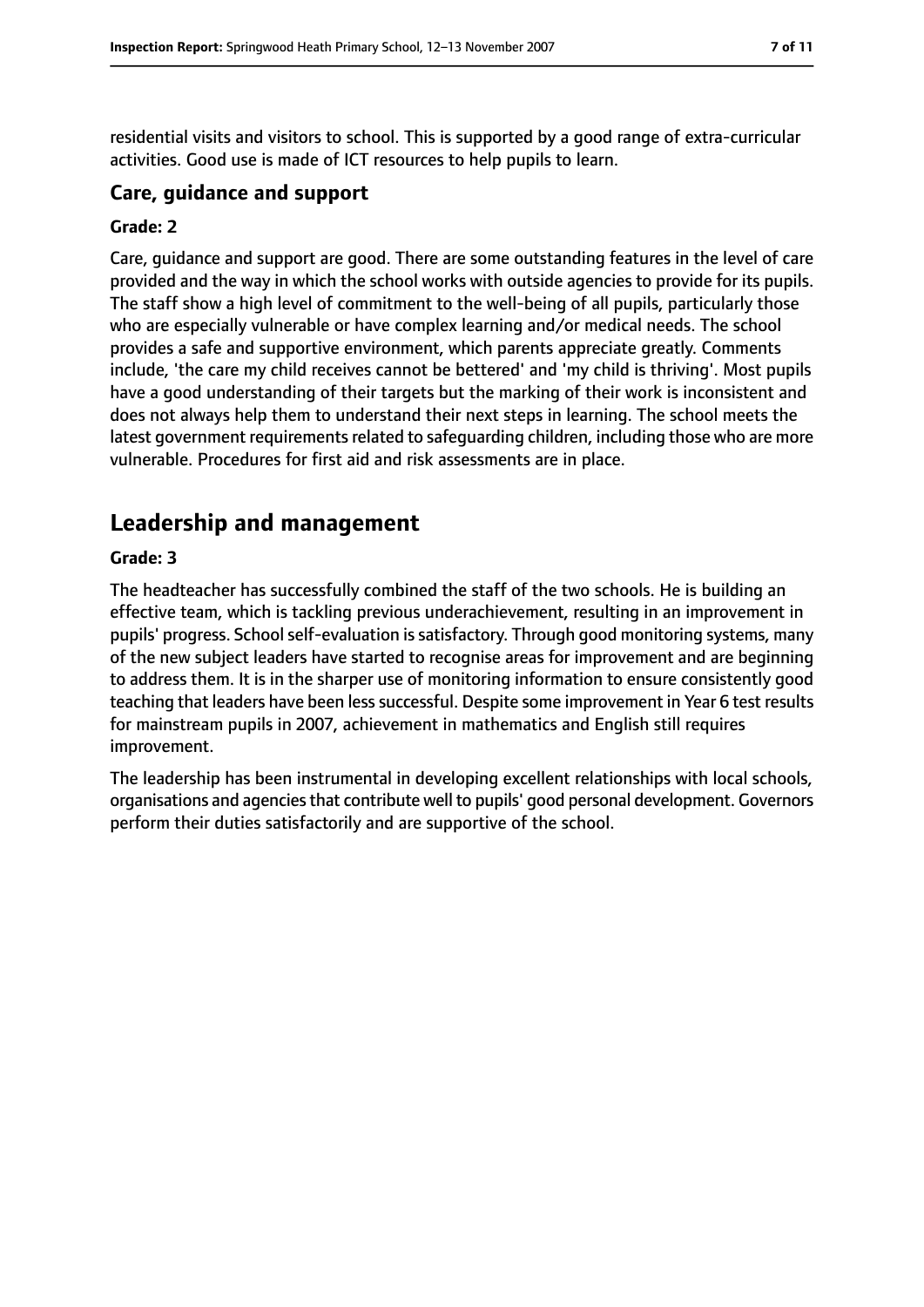**Any complaints about the inspection or the report should be made following the procedures set out in the guidance 'Complaints about school inspection', which is available from Ofsted's website: www.ofsted.gov.uk.**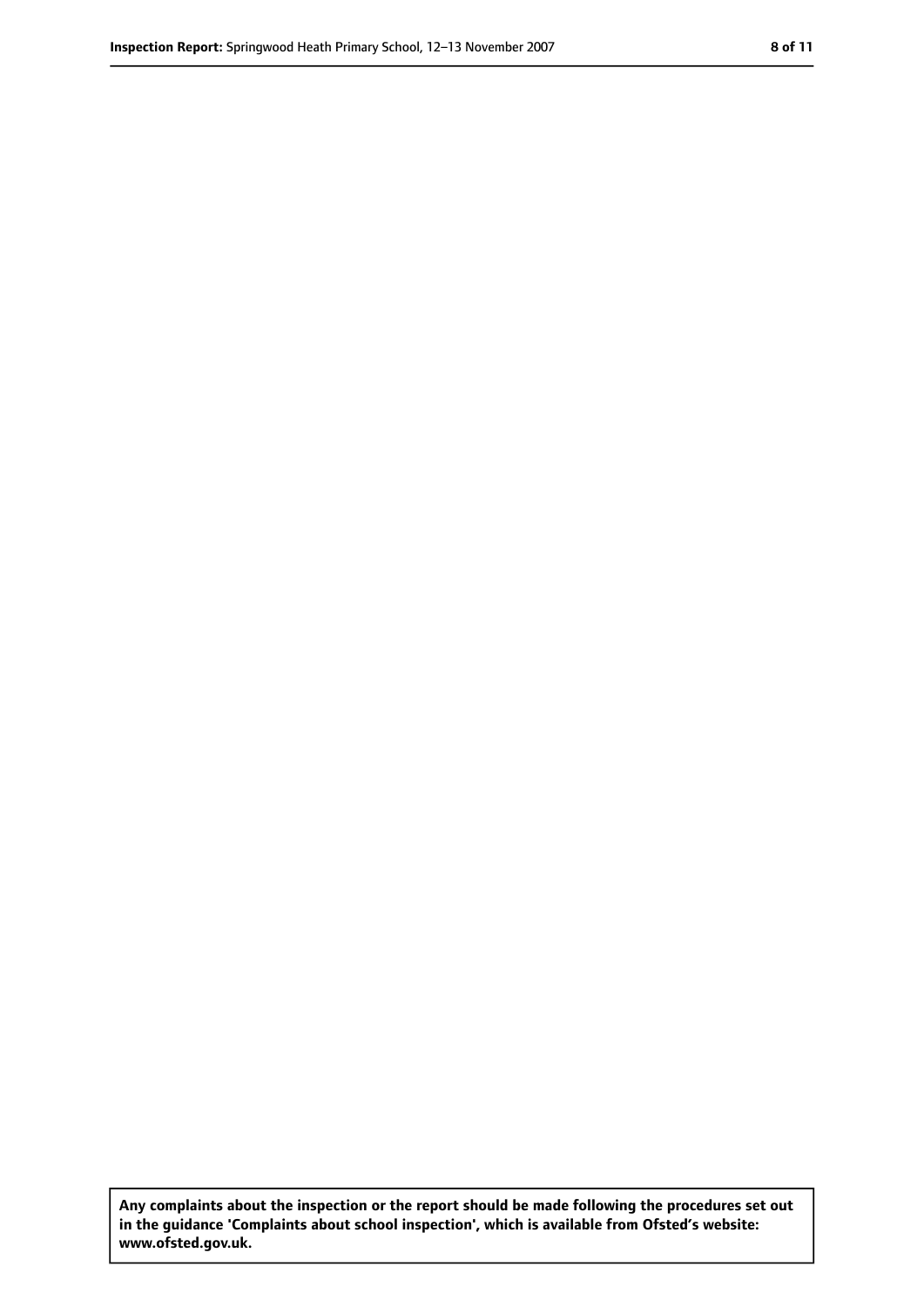# **Inspection judgements**

| $^{\backprime}$ Key to judgements: grade 1 is outstanding, grade 2 good, grade 3 satisfactory, and | <b>School</b>  |
|----------------------------------------------------------------------------------------------------|----------------|
| arade 4 inadeguate                                                                                 | <b>Overall</b> |

## **Overall effectiveness**

| How effective, efficient and inclusive is the provision of education, integrated<br>care and any extended services in meeting the needs of learners? |     |
|------------------------------------------------------------------------------------------------------------------------------------------------------|-----|
| Effective steps have been taken to promote improvement since the last<br>inspection                                                                  | Yes |
| How well does the school work in partnership with others to promote learners'<br>well-being?                                                         |     |
| The effectiveness of the Foundation Stage                                                                                                            |     |
| The capacity to make any necessary improvements                                                                                                      |     |

## **Achievement and standards**

| How well do learners achieve?                                                                               |  |
|-------------------------------------------------------------------------------------------------------------|--|
| The standards <sup>1</sup> reached by learners                                                              |  |
| How well learners make progress, taking account of any significant variations between<br>groups of learners |  |
| How well learners with learning difficulties and disabilities make progress                                 |  |

## **Personal development and well-being**

| How good is the overall personal development and well-being of the<br>learners?                                  |  |
|------------------------------------------------------------------------------------------------------------------|--|
| The extent of learners' spiritual, moral, social and cultural development                                        |  |
| The extent to which learners adopt healthy lifestyles                                                            |  |
| The extent to which learners adopt safe practices                                                                |  |
| How well learners enjoy their education                                                                          |  |
| The attendance of learners                                                                                       |  |
| The behaviour of learners                                                                                        |  |
| The extent to which learners make a positive contribution to the community                                       |  |
| How well learners develop workplace and other skills that will contribute to<br>their future economic well-being |  |

## **The quality of provision**

| How effective are teaching and learning in meeting the full range of the<br>learners' needs?          |  |
|-------------------------------------------------------------------------------------------------------|--|
| How well do the curriculum and other activities meet the range of needs<br>and interests of learners? |  |
| How well are learners cared for, guided and supported?                                                |  |

#### **Annex A**

 $^1$  Grade 1 - Exceptionally and consistently high; Grade 2 - Generally above average with none significantly below average; Grade 3 - Broadly average to below average; Grade 4 - Exceptionally low.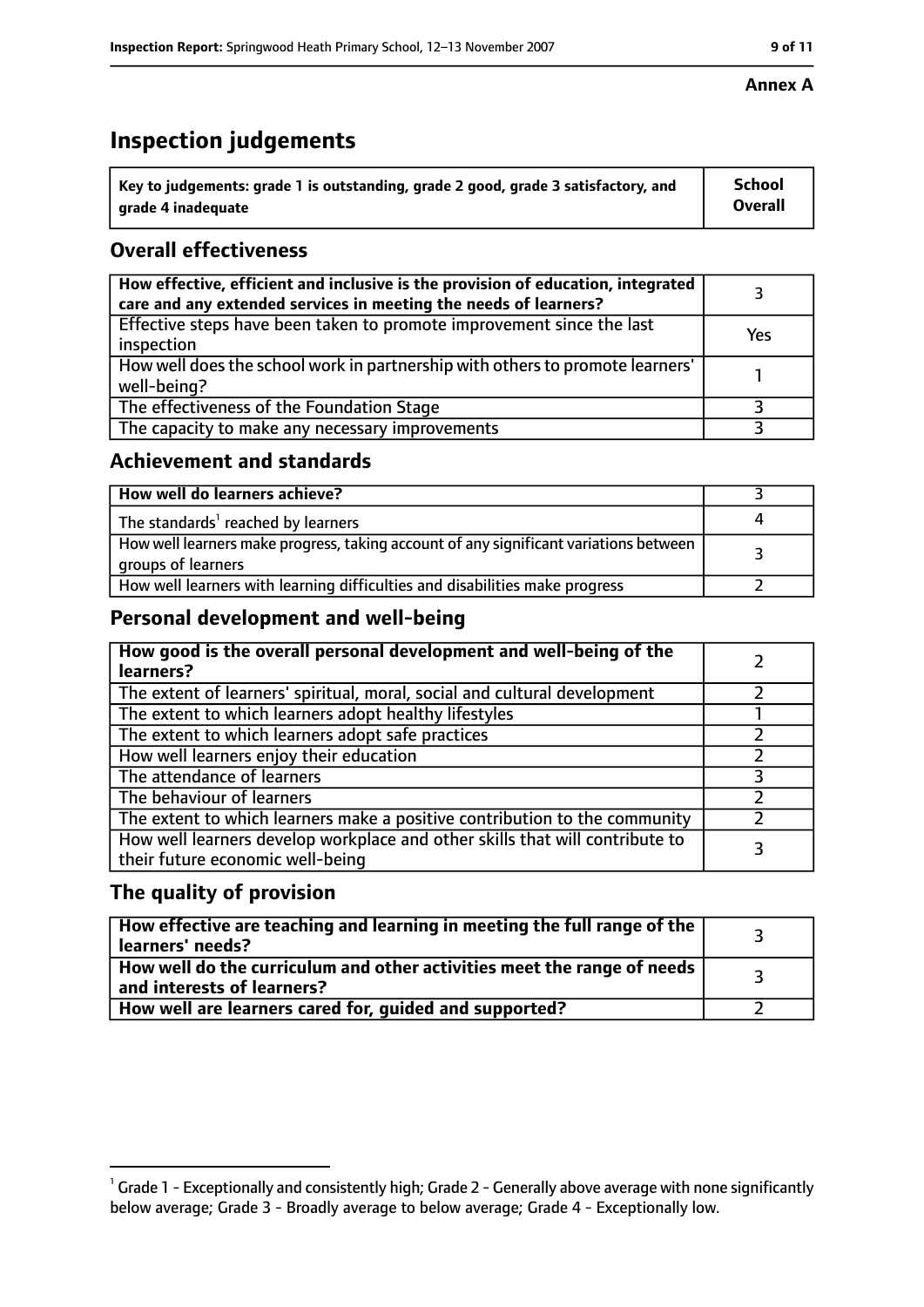#### **Annex A**

# **Leadership and management**

| How effective are leadership and management in raising achievement<br>and supporting all learners?                                              |     |
|-------------------------------------------------------------------------------------------------------------------------------------------------|-----|
| How effectively leaders and managers at all levels set clear direction leading<br>to improvement and promote high quality of care and education |     |
| How effectively leaders and managers use challenging targets to raise standards                                                                 | 3   |
| The effectiveness of the school's self-evaluation                                                                                               | 3   |
| How well equality of opportunity is promoted and discrimination tackled so<br>that all learners achieve as well as they can                     |     |
| How effectively and efficiently resources, including staff, are deployed to<br>achieve value for money                                          | 3   |
| The extent to which governors and other supervisory boards discharge their<br>responsibilities                                                  |     |
| Do procedures for safequarding learners meet current government<br>requirements?                                                                | Yes |
| Does this school require special measures?                                                                                                      | No  |
| Does this school require a notice to improve?                                                                                                   | No  |